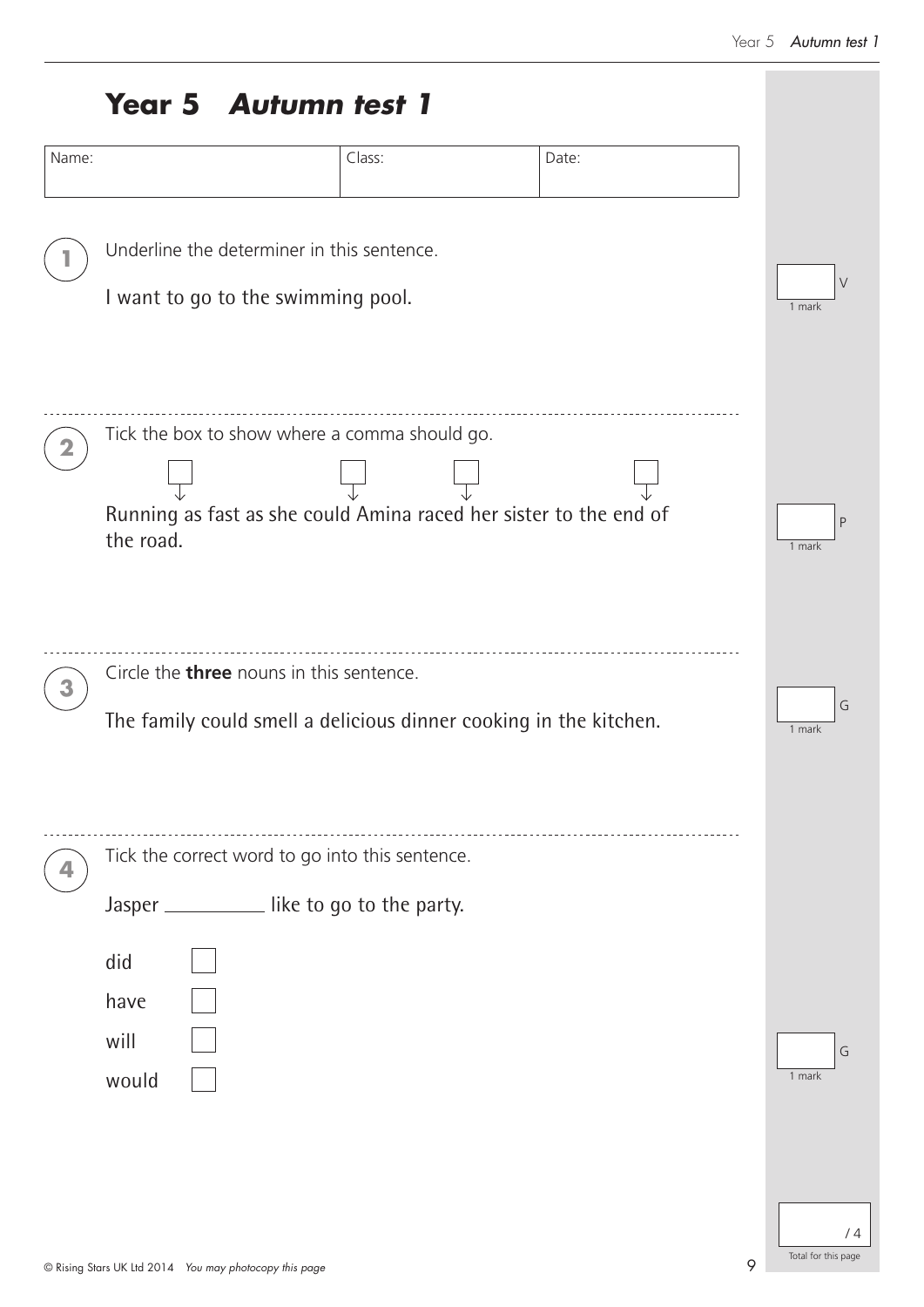|   | Circle the subordinating connective that can be used with <b>both</b> sentences. |                        |
|---|----------------------------------------------------------------------------------|------------------------|
|   |                                                                                  |                        |
|   | My brother can pat his head ___________ he is rubbing his stomach.               |                        |
|   | instead of<br>for<br>while<br>S <sub>0</sub>                                     | G<br>1 mark            |
|   |                                                                                  |                        |
|   |                                                                                  |                        |
|   | Add one more word to this word family.                                           | $\vee$                 |
|   | playing<br>playmate                                                              | 1 mark                 |
|   |                                                                                  |                        |
|   |                                                                                  |                        |
|   | Tick the two boxes to show where full stops should go.                           |                        |
|   | We have planned a wonderful day I am going to visit the zoo with                 |                        |
|   |                                                                                  |                        |
|   | Mum and Dad Sam, my best friend, will meet us there too.                         | $\mathsf{P}$<br>1 mark |
|   |                                                                                  |                        |
|   |                                                                                  |                        |
| 8 | Circle the correct preposition to complete <b>both</b> of these sentences.       |                        |
|   | Please put the dirty dishes _____________ the sink.                              |                        |
|   | Unwrap your present and find what is ___________ the box.                        |                        |
|   | in                                                                               |                        |
|   | at                                                                               |                        |
|   | under                                                                            |                        |
|   | underneath                                                                       | G<br>1 mark            |
|   |                                                                                  |                        |
|   |                                                                                  |                        |
|   |                                                                                  | /4                     |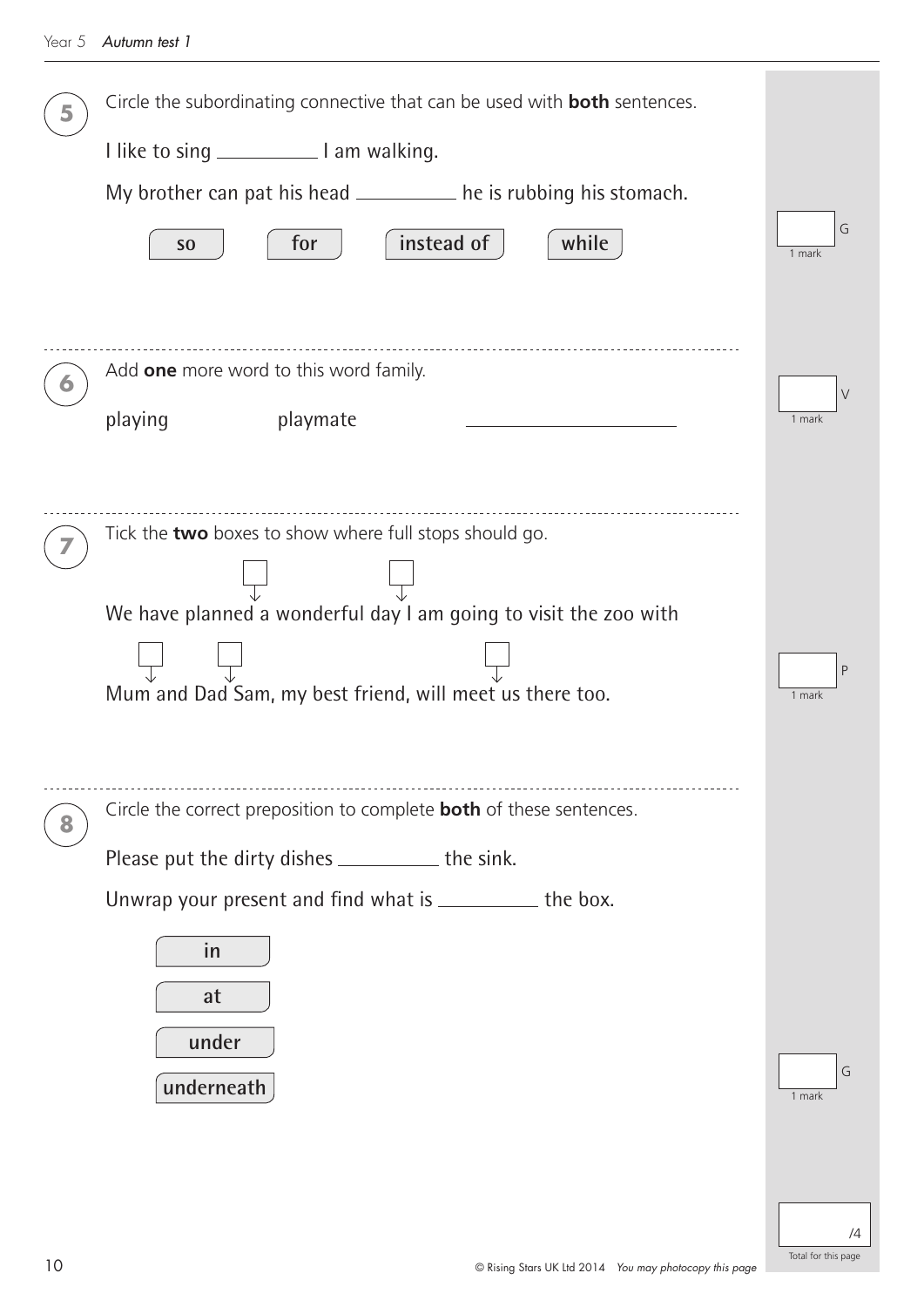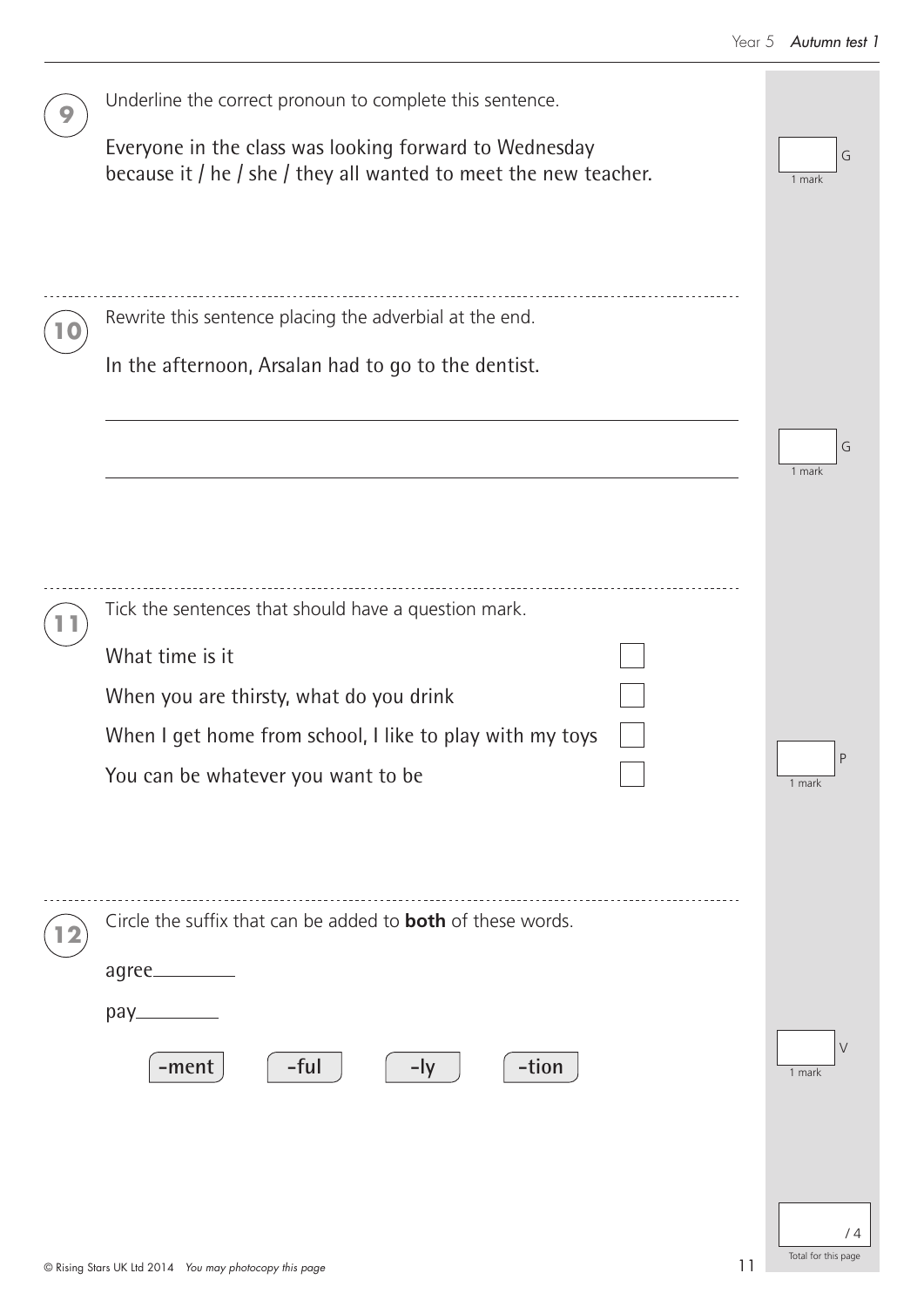| Rewrite this sentence adding more information to the underlined noun.              |             |
|------------------------------------------------------------------------------------|-------------|
| Izabela is visiting her aunt.                                                      |             |
|                                                                                    | G           |
|                                                                                    | 1 mark      |
|                                                                                    |             |
| Tick the two boxes to show where commas should go in this sentence.                |             |
|                                                                                    |             |
| Rachel loves to go swimming read books play with her sisters and have<br>a lie-in. | P           |
|                                                                                    | 1 mark      |
|                                                                                    |             |
| Copy the correct form of the verb 'to know' in this sentence.                      |             |
| have known<br>will know<br>know<br>knew                                            |             |
| you for three years now.<br><u> 1989 - John Stein, Amerikaansk politiker (</u>     | G<br>1 mark |
|                                                                                    |             |
|                                                                                    |             |
| Write the correct conjunction in the space to complete this sentence.              |             |
| instead of<br>afterwards<br>while<br>as soon as                                    | G           |
| Let's go for a bike ride ________________________________ we get home.             | 1 mark      |
|                                                                                    |             |
|                                                                                    |             |
|                                                                                    | /4          |